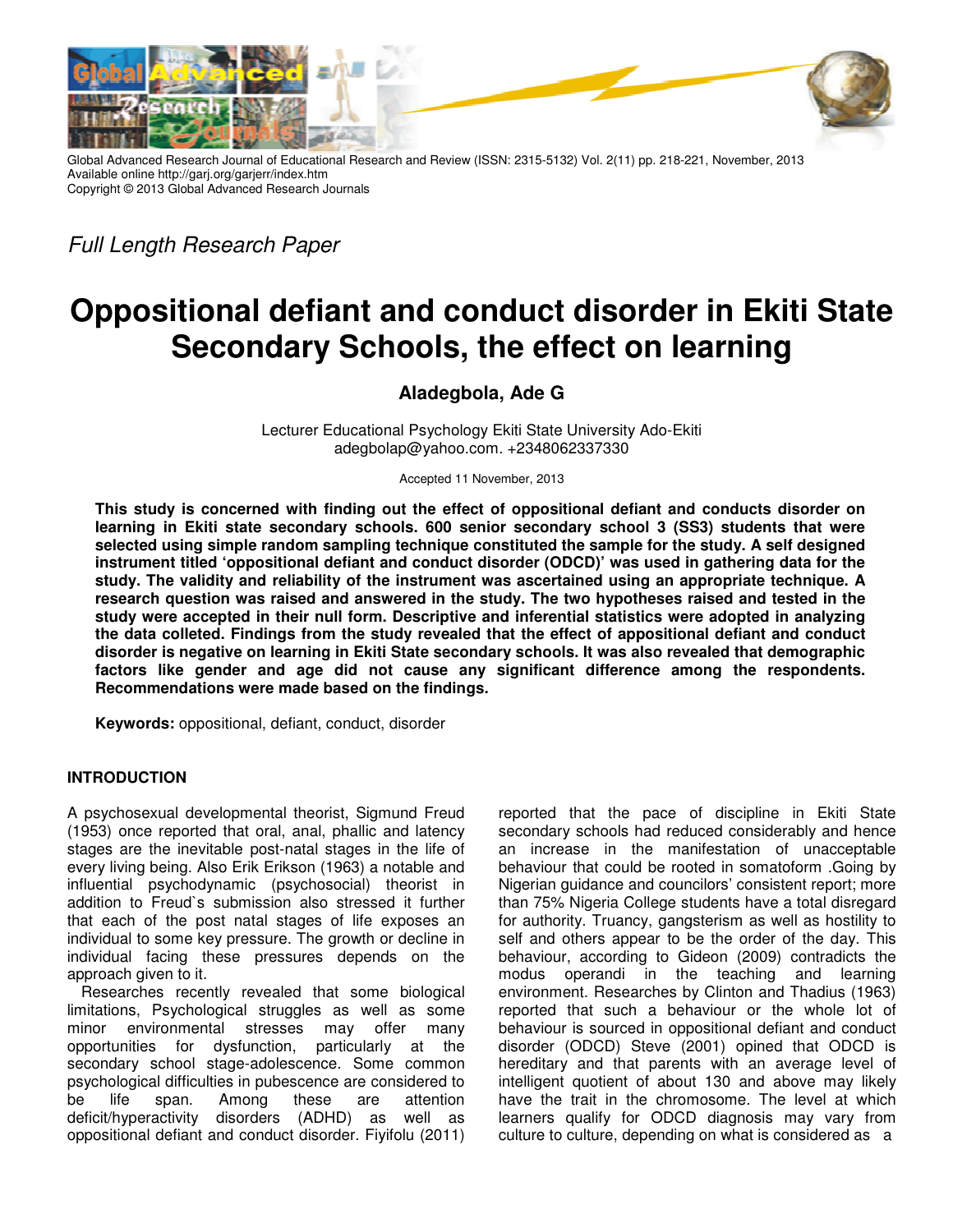point of deviation from the acceptable school/classroom behaviour standard.

However, notwithstanding the possible difference in the diagnostic level, the effect of ODCD is negative in teaching and learning environmental (Richerdson, 1999). Reports showed that approximately 42% percent of students with poor learning habit consistently display symptoms of ODCD. Such students argue repeatedly with school authorities (teachers in particular), feel great anger and resentment, ignore adult rules and request and a lot of other behaviour that could antagonise good learning. Conduct disorder (CD) may be more severe than oppositional defiant disorder (ODD) in that the cruelty and hostility in the former is relatively deeper that as it is in the later. Adolescents living with this disorder steal, rape, skip school and deliberately threaten, harm or even kill their victims (Rose 2011)

### **The problem**

It is observed that some secondary school adolescents are unnecessarily rebellious, disobedient, vandalistic, cruel and sadistic. Segilola (2009) described the college students of nowadays as quintessence of disrespect and disloyalty to higher authority in the teaching and learning environment. The in-school misdemeanors on the part of some older adolescents degenerate to pubic hooliganism and lawlessness like over speeding, drug addiction, abortion, bank robbery, pick pocketing and a lot of other terrible activities outside school. Researches by Lucky and Biggy (1999) described the aforementioned behaviour as the manifestation of oppositional defiant and conduct disorder (ODCD). Reports are inconclusive on the contribution of ODCD to learning while a school of thought claimed that ODCD is peculiar to intelligent college students, another school of thought claimed that ODCD is hazardous, inimical and adherently dangerous to teaching and learning, hence this study.

### **Research Question**

What is the effect of oppositional defiant and conduct disorder (ODCD) on teaching and learning?

The null hypotheses tested at 0.05 level of significance in this study are:

**Ho1** there is no significant difference in the perceived effect of ODCD on learning based on gender.

**Ho2** there is no significant difference in the perceived effect of ODCD on learning based on age.

### **RESEARCH METHOD**

This study is a survey research design. 600 respondents were selected as the sample for the study using simple

random sampling technique. The population of the study consisted of 91417 students in the 183 public secondary schools in Ekiti state as at the time this research was conducted.

Ten (10) out of the existing sixteen (16) local government areas in Ekiti state were sampled using simple random sampling technique. Two secondary schools were selected from each of the 10 selected local government area. 30 students were selected from each of the 20 school selected using purposive, proportional and stratified random sampling techniques The strata for selection was based on gender. The final sample for the research study consisted of 320 male and 280 female students. The instrument used for this study was a self designed questionnaires titled 'oppositional defiant and conduct disorder (ODCD). The instrument was validated making use of an appropriate technique. The reliability was ascertained using cronbach alpha estimate at  $r =$ 0.75 which was considered high enough. The two sectioned self designed questionnaire contained 20 items that explore ODCD and its effect on learning. The data collected with this instrument were analysed using both descriptive and inferential statistical tools. Any mean score of 2.55 and above was considered as a positive effect of ODCD on learning while otherwise indicated negative effect, frequency count and percentages were used to answer the research question while mean was used in testing the two hypotheses

### **RESULTS**

### **Research Question**

What is the effect of oppositional defiant and conduct disorder (ODCD) on teaching and learning?

The table 1 revealed that the effect of ODCD on learning is negative. Only 19 (3%) of the 600 (100%) respondents gave affirmative (Positive) answer.

### **Test of Hypotheses**

Hypothesis 1: There is no significant difference in the perceived effect of ODCD on learning based on gender.

From table 2 below, it would be observed that both male and female respondents have negative reaction about the effect of oppositional defiant and conduct disorder. The mean score below 2.55 indicates negative preference while 2.55 and above indicate positive. The mean of 1.21 in "sadistic interaction with playmates" is the highest mean score. It is yet not up to half of the required mean score of 2.55 to make it positive. Gender therefore does not make any difference in deciding the effect of ODCD on learning.

Hypothesis 2: there is no significant difference in the perceived effect of ODCD on learning based on Age.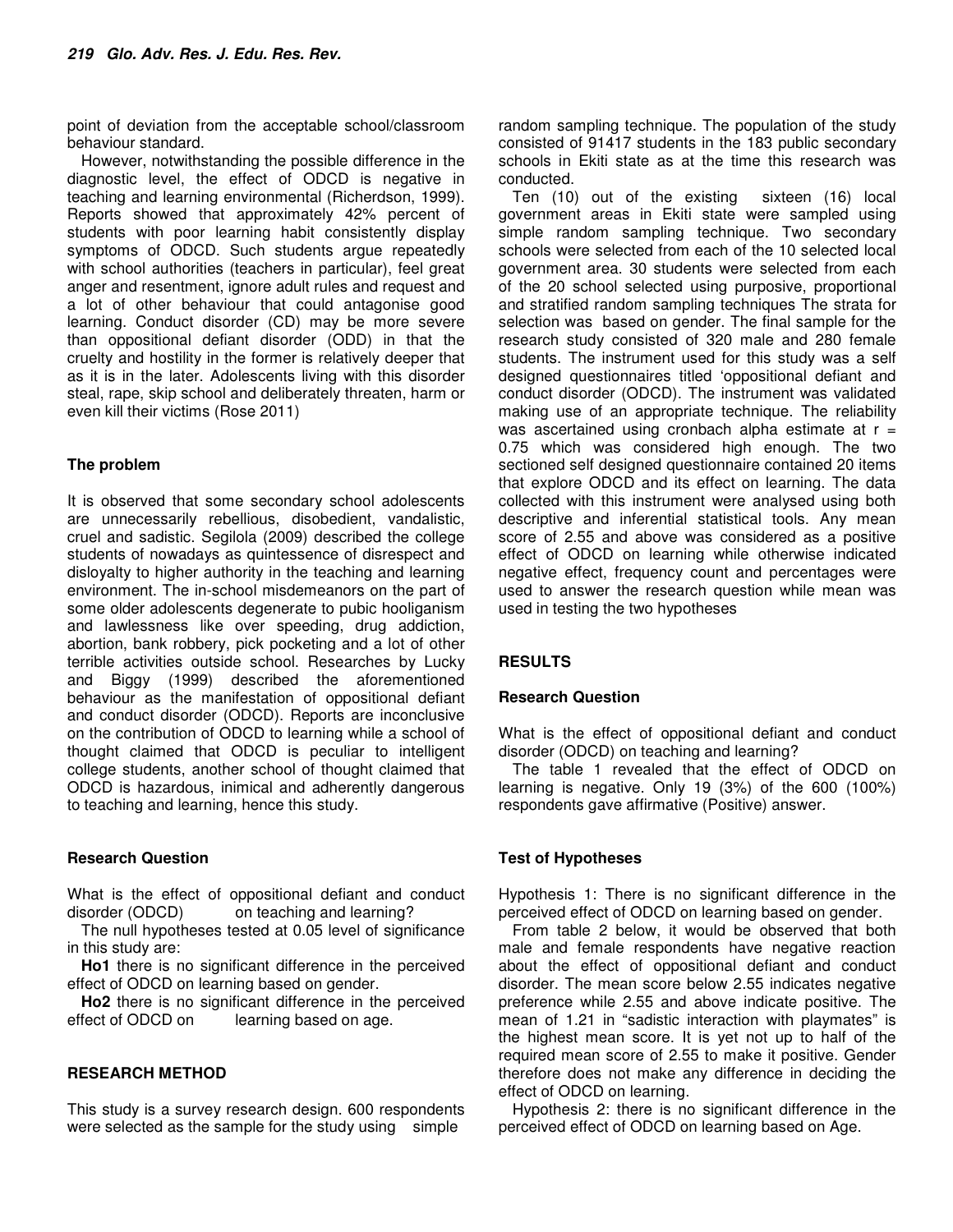**Table 1** Showing the frequency and percentage of the effect of ODCD according to the respondents.

| <b>RESPONSES</b> | <b>FREQUENCY</b> | <b>PERCENTAGE</b> |
|------------------|------------------|-------------------|
| <b>POSITIVE</b>  | 19               | u                 |
| YES)             |                  |                   |
| <b>NEGATIVE</b>  | 581              | -97               |
| (NO)             |                  |                   |
| <b>TOTAL</b>     | 600              | 100               |

**Table 2** Mean Distribution Of Students' Response Based On Gender.

|                      |                                  | <b>MALE</b> |                 | <b>FEMALE</b> |               |
|----------------------|----------------------------------|-------------|-----------------|---------------|---------------|
| <b>ODCD SYMPTONS</b> |                                  | MEAN        | REMARK          | <b>MEAN</b>   | <b>REMARK</b> |
|                      | Ignoring rule given by authority | 0.04        | <b>NEGATIVE</b> | 0.02          | Negative      |
| 2.                   | without<br>Losing<br>temper      | 0.09        | Negative        | 0.06          | negative      |
|                      | provocation                      |             |                 |               |               |
| 3.                   | Unnecessarily angry              | .02         | Negative        | 0.09          | negative      |
| 4.                   | Hostility to self and group      | 0.09        | Negative        | 0.07          | negative      |
| 5.                   | with<br>Sadistic<br>interaction  | 1.21        | Negative        | 0.90          | negative      |
|                      | playmates                        |             |                 |               |               |

**Table 3** Mean Distribution of Students Reponses Based On Age

|                      |                                                           | <b>ABOVE 18 YEARS</b> |                 | <b>BELOW 18 YEARS</b> |               |
|----------------------|-----------------------------------------------------------|-----------------------|-----------------|-----------------------|---------------|
| <b>ODCD SYMPTONS</b> |                                                           | <b>MEAN</b>           | <b>REMARK</b>   | <b>MEAN</b>           | <b>REMARK</b> |
| 6                    | Unnecessarily Aggressive                                  | 1.11                  | <b>NEGATIVE</b> | 1.09                  | Negative      |
|                      | Without<br>Absent From School<br>Permission               | 0.99                  | Negative        | 1.41                  | Negative      |
| 8                    | Of<br>School<br>Coming<br>Late<br>Consistently            | 0.84                  | Negative        | 1.09                  | Negative      |
| 9                    | Perpetually<br>Restless<br>In.<br>Classroom               | 0.41                  | Negative        | 0.99                  | Negative      |
| 10                   | Asking The Teacher So Many<br><b>Irrelevant Questions</b> | 0.25                  | Negative        | 0.72                  | Negative      |

From table 3 above, tit would be understood that the respondents below and above age 18 years had the same opinion about the effect of ODCD on learning. The opinion about the effect is negative as all mean scores in each of the items are below 2.55. This implies that age of the respondents did not cause any significant difference in their perception of the effect of ODCD on learning.

### **DISCUSSION**

From data analysis, it was found that the effect of ODCD is negative on learning. This may be due to the fact that the attributes of ODCD as itemized on the table seem not to agree with conditions under which effective learning could take place. Also, the fact that obedience to authority is another surest means to fast learning may make learning impossible where it (obedience) is lacking as in the case of students living with oppositional defiant and conduct disorder (ODCD). This finding agrees with Tokunbo (2001) in the report that ODCD is a learning disorder in the pre pubescence and adolescence stages.

Also revealed in the finding is that gender and age do not have any significant influence in deciding the effect of ODCD on learning. This contradicts Pope's report (1999) that male suffers chronic ODCD in the pre pubescence stage of postnatal development and hence are more backward in learning than their female counterparts. Olutola (2006) also reported that the younger adolescents are more involved in ODCD than the older adolescents and the report of this study disagrees with that assertion.

### **CONCLUSION AND RECOMMENDATION**

It was concluded in this study that oppositional defiant and conduct disorder has a negative effect on learning. It was also revealed that demographic variables like age and gender did not cause any significant difference in the effect of ODCD. Based on the research findings, the following recommendations are suggested.

1. Orientation should be given unto fresh pubescent on the havocs of oppositional defiant and conduct